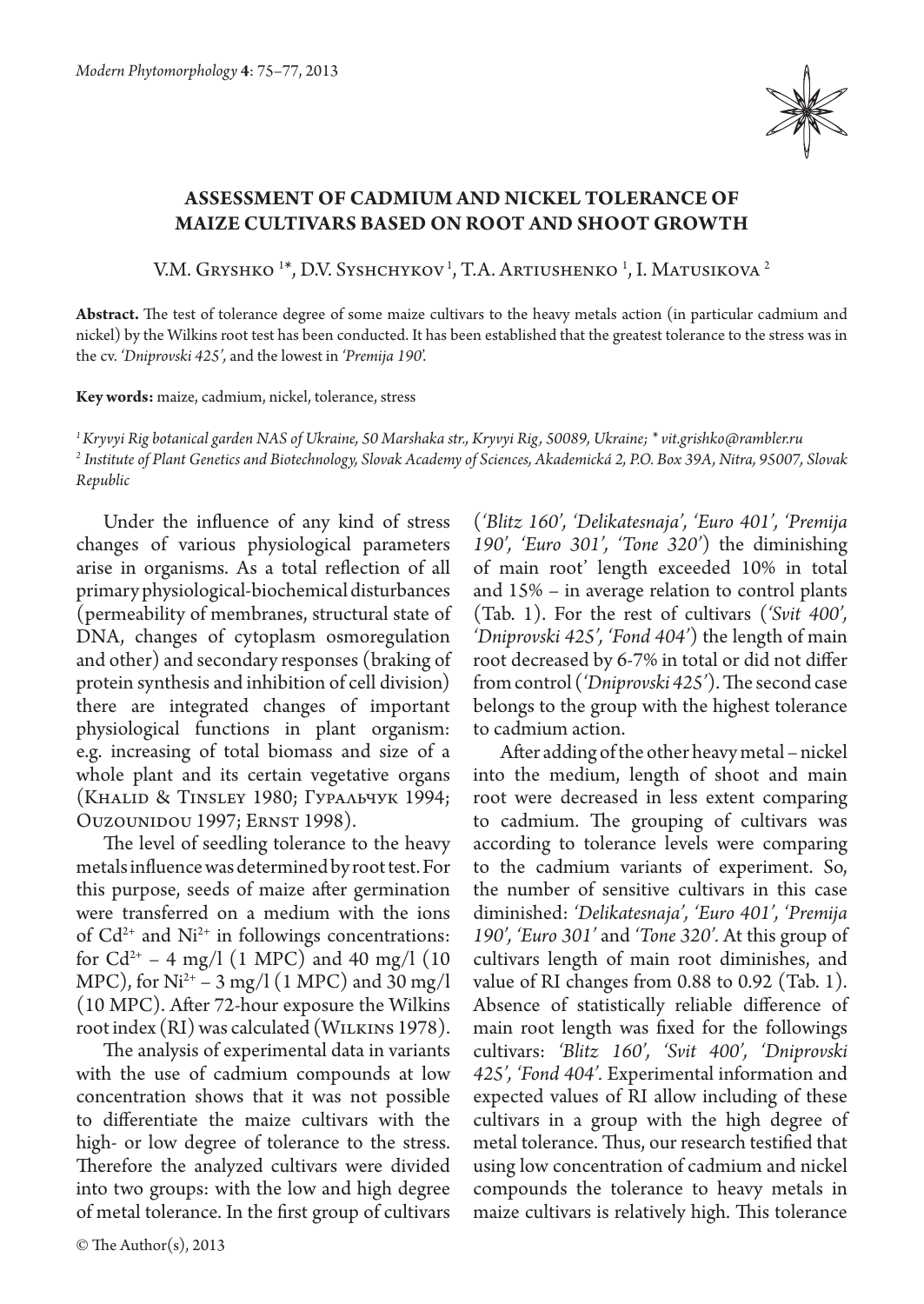| Cultivar            | Control         | 1 MPC Cd          |               | 10 MPC Cd         |      | 1 MPC Ni          |      | 10 MPC Ni         |      |
|---------------------|-----------------|-------------------|---------------|-------------------|------|-------------------|------|-------------------|------|
|                     |                 | $M \pm m$         | <sub>RI</sub> | $M \pm m$         | RI   | $M \pm m$         | RI   | $M \pm m$         | RI   |
| 'Blitz $160'$       | $2.71 \pm 0.07$ | $2.39\pm0.06*$    | 0.88          | $2.07 \pm 0.06*$  | 0.76 | $2.87 \pm 0.08$   | 1.06 | $2.06\pm0.05*$    | 0.76 |
| 'Delikatesnaja'     | $1.6 \pm 0.05$  | $1.36 \pm 0.04*$  | 0.85          | $1.07 \pm 0.03*$  | 0.67 | $1.45 \pm 0.04*$  | 0.91 | $1.18 \pm 0.05^*$ | 0.74 |
| $\text{Svit } 400'$ | $1.46 \pm 0.05$ | $1.34 \pm 0.03*$  | 0.91          | $1.06 \pm 0.04*$  | 0.72 | $1.37 \pm 0.04$   | 0.94 | $1.27 \pm 0.05^*$ | 0.87 |
| 'Euro $401'$        | $2.16\pm0.06$   | $1.84 \pm 0.06*$  | 0.85          | $1.49 \pm 0.04*$  | 0.69 | $1.98 \pm 0.05^*$ | 0.92 | $1.7 \pm 0.04*$   | 0.79 |
| 'Premija 190'       | $2.76 \pm 0.06$ | $2.33 \pm 0.08^*$ | 0.84          | $1.6 \pm 0.05*$   | 0.58 | $2.35 \pm 0.06*$  | 0.85 | $1.86 \pm 0.05*$  | 0.68 |
| 'Euro.301'          | $2.35 \pm 0.07$ | $2.05 \pm 0.05^*$ | 0.87          | $1.67 \pm 0.05*$  | 0.71 | $2.09 \pm 0.06*$  | 0.89 | $1.86 \pm 0.05*$  | 0.79 |
| 'Dniprovski 425'    | $2.46\pm0.05$   | $2.32 \pm 0.06$   | 0.94          | $2.12\pm0.06*$    | 0.86 | $2.59 \pm 0.06$   | 1.05 | $2.26 \pm 0.06^*$ | 0.92 |
| Tone 320'           | $2.01 \pm 0.06$ | $1.69 \pm 0.05*$  | 0.84          | $1.47 \pm 0.05^*$ | 0.73 | $1.77 \pm 0.04*$  | 0.88 | $1.58 \pm 0.04*$  | 0.79 |
| $\pmod{404}$        | $2.68 \pm 0.06$ | $2.49\pm0.05*$    | 0.93          | $2.07 \pm 0.04*$  | 0.77 | $2.69 \pm 0.05$   | 1.0  | $2.26 \pm 0.04^*$ | 0.84 |

**Table 1.** Length of main root (cm) and root index (RI) of some maize cultivars under the influence of heavy metals, n = 100.

 $*$  – statistically reliable difference in relation to control,  $p < 0.05$ .

is not only cultivar-specific but also depends on the used heavy metal.

Growth of maize on a medium which contains the high concentration of cadmium and nickel compounds have appeared as a better selective factor to display the tolerance degree to heavy metals influence and allowed more expressively to define steady and unsteady cultivars. Under the influence of cadmium in concentration 40 mg/l the shoots of the cultivar *'Premija 190'*  were the most oppressed. In addition, the main root length has also decreased to 42% in comparison to control (Tab. 1). Shoots of *'Dniprovski 425',* which showed no changes under low concentrations, at high metal doses (40mg/l) also shows the highest tolerance as resulted from RI values. Other cultivars which showed tolerance to low concentrations of heavy metals, in this case occupy an intermediate position. In plants of these cultivars (*'Blitz 160', 'Delikatesnaja', 'Svit 400', 'Euro 401', 'Euro 301', 'Tone 320'* and *'Fond 404'*) the diminishing of main root exceeded 20% and increased from 23% to 33% in relation to control.

Adding the nickel in high concentration (30 mg/l) also resulted in the statistically reliable suppression of main root and shoot lengths in all investigated maize cultivars. But it should be noted that the difference was not as clear as in the case of cadmium (Tab. 1). For the cultivar *'Premija 190'* the most substantial reduction of root growth (length of main root diminished by

32%) and accordingly the lowest degree of metal tolerance were noted. However, the cultivar *'Dniprovski 425'* did not show remarkable sensitivity to nickel what was expressed in the statistically reliable decreasing of main root just by 8%. As a result the cultivar *'Dniprovski 425'*  was suggested as the most tolerant cultivar to a stress influence caused by the heavy metals. The other cultivars used in experiment both by RI calculations and by the absolute values of main root length were attributed to a group of moderate metal tolerance.

As a result of the conducted research it is possible to establish that under the obtained cadmium and nickel concentrations the cultivar *'Premija 190'* seems to be unsteady, while the cultivar *'Dniprovski 425'* is a relatively tolerant cultivar.

This work was performed in the frames of scientific project NAS of Ukraine «Translocation of heavy metals and fluorine in the «soil-plant» system and increase of plants stability at the action of abiotic factors» (№ 36/2010-2014) and joint project between Kryvyi Rig botanical garden NAS of Ukraine and Institute of Plant Genetics and Biotechnology of Slovak Academy of Sciences «Participating of the antioxidant plants systems in a physiological-biochemical response on a cadmium and nickel stress influence».